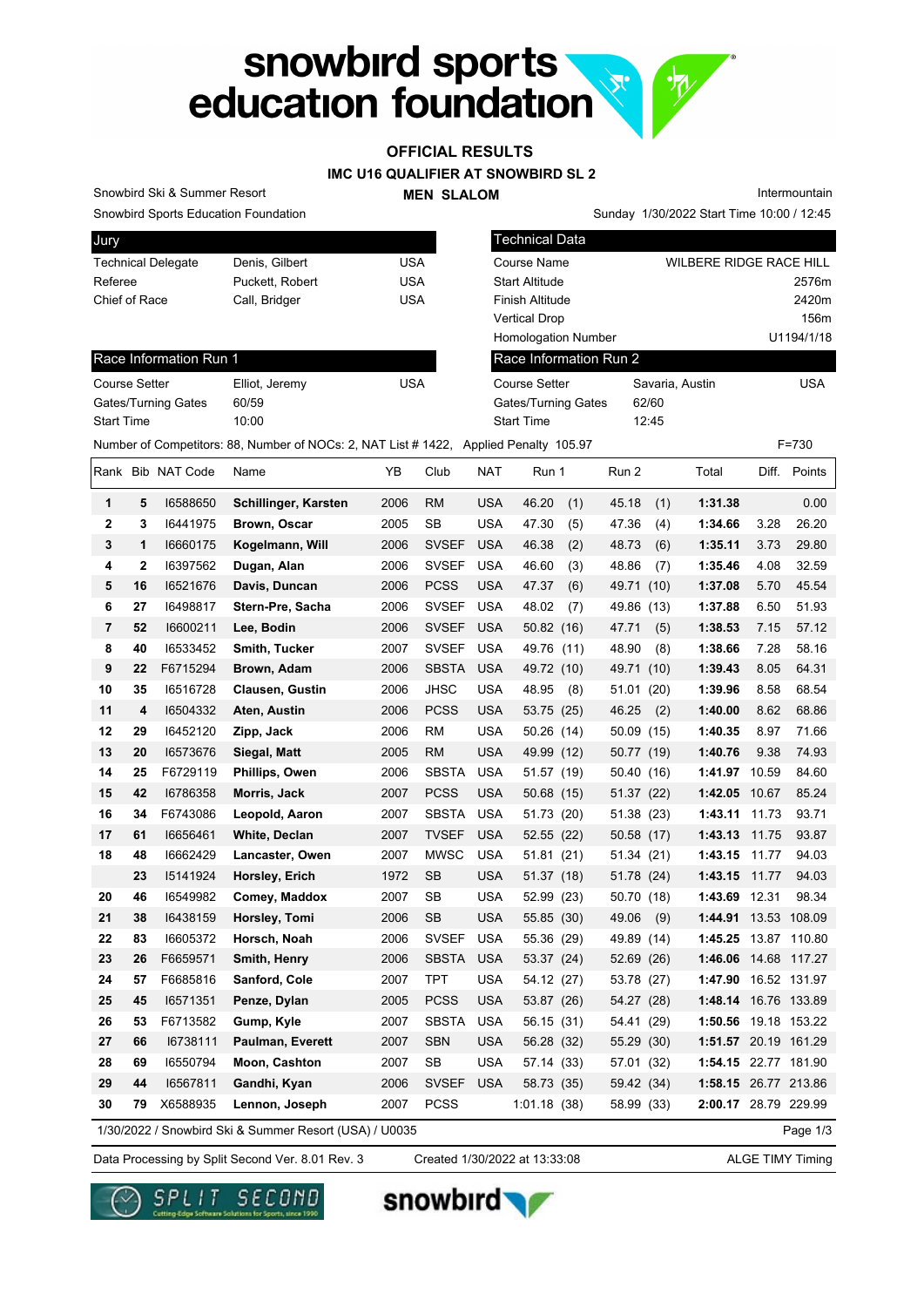## **IMC U16 QUALIFIER AT SNOWBIRD SL 2 MEN SLALOM OFFICIAL RESULTS**

Snowbird Ski & Summer Resort

Snowbird Sports Education Foundation

Intermountain

Sunday 1/30/2022 Start Time 10:00 / 12:45

| Rank | <b>Bib</b> | NAT Code | Name              | YB.  | Club        | <b>NAT</b> | Run 1               | Run 2        | Total                | Diff. | Points       |
|------|------------|----------|-------------------|------|-------------|------------|---------------------|--------------|----------------------|-------|--------------|
| 31   | 81         | 16714651 | Glidden, Austin   | 2007 | <b>PCSS</b> | <b>USA</b> | 1:02.58(41)         | 1:02.26(36)  | 2:04.84 33.46 267.30 |       |              |
| 32   | 67         | X7048237 | Godbout, Olivier  | 2006 | SOL         |            | 1:01.03<br>(37)     | 1:07.36 (39) | 2:08.39 37.01 295.66 |       |              |
| 33   | 56         | 16581521 | Demers, Alexander | 2007 | <b>PCSS</b> |            | USA 1:00.46 (36)    | 1:08.89(40)  | 2:09.35 37.97 303.33 |       |              |
| 34   | 49         | 16553723 | Sibley, Nicolas   | 2005 | <b>PCSS</b> |            | USA 1:14.28 (46)    | 56.95 (31)   | 2:11.23 39.85 318.35 |       |              |
| 35   | 85         | 16926600 | Sandberg, Dylan   | 2006 | SOL         |            | USA 1:06.85<br>(43) | 1:05.42(38)  | 2:12.27              |       | 40.89 326.65 |
| 36   | 82         | 16550251 | Stein, Ashland    | 2007 | <b>PCSS</b> | USA        | 1:12.50<br>(45)     | 1:04.75(37)  | 2:17.25              |       | 45.87 366.44 |

#### **NOT PERMITTED TO START 1st RUN**

|    |          | DID NOT START 1st RUN: 2 competitors   |      |              |            |             |     |
|----|----------|----------------------------------------|------|--------------|------------|-------------|-----|
| 30 | 16517045 | Hurlbutt, Billy                        | 2007 | <b>MWSC</b>  | <b>USA</b> | 49.74 (12)  |     |
| 13 | 16660380 | Kogelmann, Drew                        | 2006 | SVSEF USA    |            | 47.25       | (3) |
|    |          |                                        |      |              |            |             |     |
|    |          | DID NOT FINISH 1st RUN: 37 competitors |      |              |            |             |     |
| 87 | 16830806 | <b>Baird, Beckett</b>                  | 2007 | <b>PCSS</b>  | <b>USA</b> | 52.67 (25)  |     |
| 80 | 16534737 | Mickelson, Milan                       | 2007 | <b>RM</b>    | <b>USA</b> | 1:26.49(41) |     |
| 78 | 16910725 | Ize-Cedillo, Diego                     | 2006 | <b>RM</b>    | USA        | 1:01.62(35) |     |
| 76 | 16611151 | <b>Boschetto, Roman</b>                | 2007 | <b>PCSS</b>  | <b>USA</b> |             |     |
| 75 | 16574265 | <b>Steward, Alex</b>                   | 2007 | <b>SB</b>    | USA        |             |     |
| 73 | 16922062 | Madeo, Niki                            | 2007 | SOL          | <b>USA</b> |             |     |
| 72 | 16611694 | Dobrovinsky, Max                       | 2007 | <b>PCSS</b>  | <b>USA</b> |             |     |
| 71 | 16664044 | Tozzi, Nicolas                         | 2007 | <b>JHSC</b>  | <b>USA</b> |             |     |
| 70 | 16679341 | <b>Brant, Jack</b>                     | 2007 | <b>BBSEF</b> | <b>USA</b> |             |     |
| 68 | 16611863 | <b>Butz, Andrew</b>                    | 2007 | <b>PCSS</b>  | USA        |             |     |
| 65 | 16529472 | Walker, Adrian                         | 2006 | <b>SB</b>    | <b>USA</b> |             |     |
| 64 | 16566485 | Morasch, Declan                        | 2006 | RM           | <b>USA</b> |             |     |
| 63 | 16644428 | Tang, Winston                          | 2006 | <b>PCSS</b>  | <b>USA</b> |             |     |
| 62 | 16590578 | Scanlan, John                          | 2007 | <b>PCSS</b>  | <b>USA</b> |             |     |
| 60 | 16679338 | <b>Brant, Jacob</b>                    | 2005 | <b>BBSEF</b> | <b>USA</b> |             |     |
| 59 | 16803862 | McNamara, Joseph                       | 2007 | <b>JHSC</b>  | <b>USA</b> |             |     |
| 58 | 16813437 | Logan, Liam                            | 2007 | <b>JHSC</b>  | <b>USA</b> |             |     |
| 54 | 16554618 | Sherman, Zeke                          | 2007 | <b>PCSS</b>  | <b>USA</b> |             |     |
| 51 | 16879847 | <b>Bolden, Sydney</b>                  | 2006 | <b>JHSC</b>  | <b>USA</b> |             |     |
| 47 | 16615263 | Curtis, Lee                            | 2007 | <b>PCSS</b>  | <b>USA</b> |             |     |
| 43 | 16547894 | Gowski, Freddy                         | 2007 | <b>RM</b>    | <b>USA</b> |             |     |
| 41 | 16664434 | <b>Strand, Owen</b>                    | 2006 | <b>JHSC</b>  | <b>USA</b> |             |     |
| 39 | 16500041 | Sammis, Paxton                         | 2007 | <b>SVSEF</b> | <b>USA</b> |             |     |
| 37 | 16663778 | Pruzan, Nate                           | 2006 | <b>JHSC</b>  | USA        |             |     |
| 36 | 16646815 | Clark, Finley                          | 2006 | <b>PCSS</b>  | <b>USA</b> |             |     |
| 32 | X6559229 | Hoffman, Jack                          | 2007 | RM           |            |             |     |
| 28 | 16554927 | <b>Whitaker, Sean Patrick</b>          | 2006 | <b>PCSS</b>  | <b>USA</b> |             |     |
| 24 | F6475974 | Ottosson, Carl                         | 2006 | <b>SBSTA</b> | <b>USA</b> |             |     |
| 21 | 16478414 | Cox, Jurgen                            | 2006 | <b>PCSS</b>  | <b>USA</b> |             |     |
| 18 | 16665257 | Bessette, Kye                          | 2006 | <b>JHSC</b>  | <b>USA</b> |             |     |
| 17 | 16438378 | Platt, Owen                            | 2006 | <b>PCSS</b>  | <b>USA</b> |             |     |
|    |          |                                        |      |              |            |             |     |

1/30/2022 / Snowbird Ski & Summer Resort (USA) / U0035

Data Processing by Split Second Ver. 8.01 Rev. 3 Created 1/30/2022 at 13:33:08 ALGE TIMY Timing

Created 1/30/2022 at 13:33:08

Page 2/3



snowbird